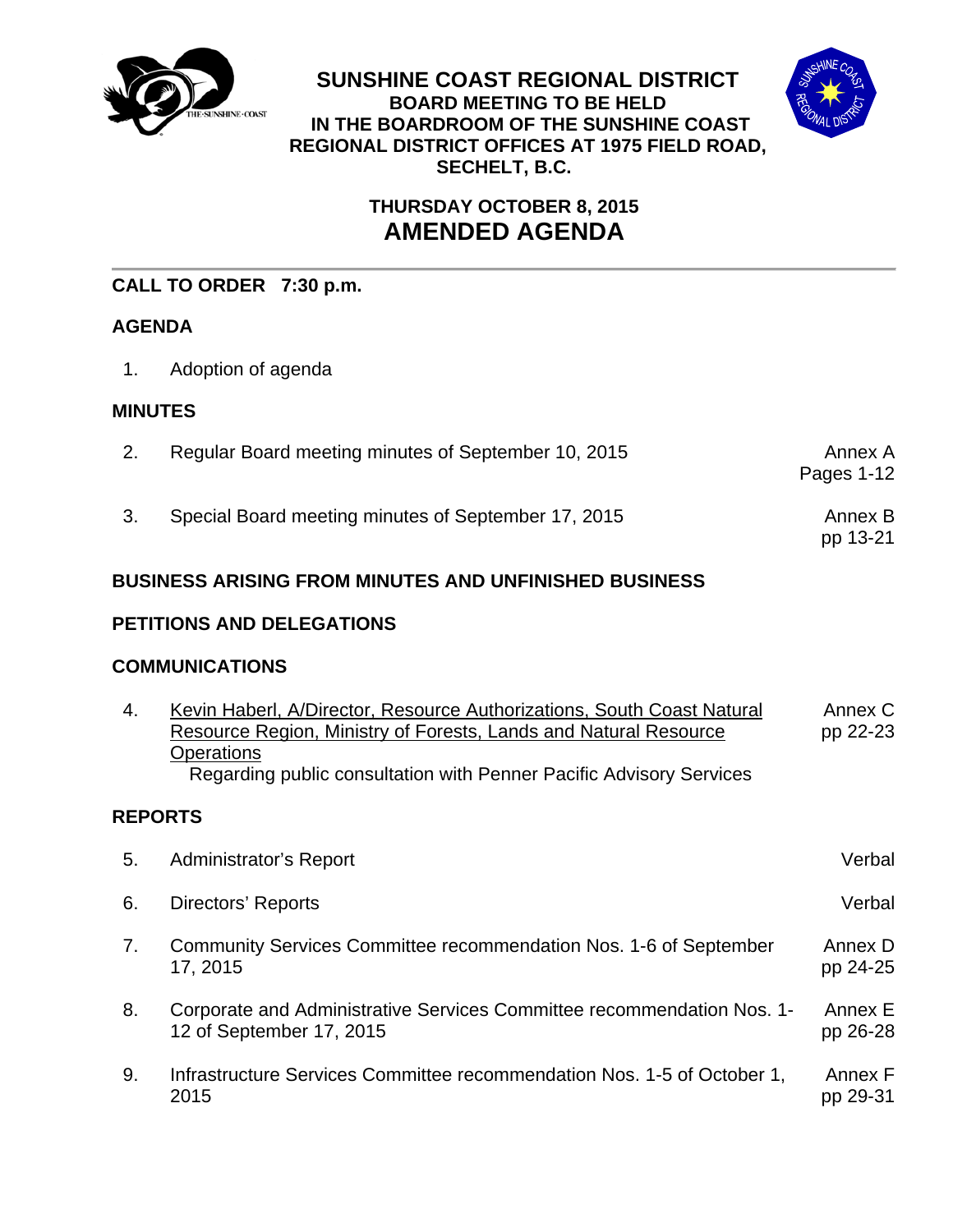| 10.            | Joint Sunshine Coast Regional District - Gambier Island Local Trust<br>Committee minutes of September 14, 2015                                                           | Annex G<br>pp 32-35 |  |  |
|----------------|--------------------------------------------------------------------------------------------------------------------------------------------------------------------------|---------------------|--|--|
| 11.            | Chief Building Inspector - Notice on Title                                                                                                                               | Annex H<br>pp 36-38 |  |  |
| 12.            | Treasurer - Special Meeting Request                                                                                                                                      | Annex I<br>p 39     |  |  |
| <b>MOTIONS</b> |                                                                                                                                                                          |                     |  |  |
| 13.            | THAT the resignation of Grant McBain from the Area A Advisory Planning<br>Commission be received.                                                                        |                     |  |  |
| 14.            | THAT Bob Small be appointed to the Area F Advisory Planning<br>Commission for the remainder of the two-year term.                                                        |                     |  |  |
| 15.            | THAT the resignation of Mike Comerford from the Area F Advisory<br>Planning Commission be received;                                                                      |                     |  |  |
|                | AND THAT the resignation of Michele March from the Area F Advisory<br>Planning Commission be received.                                                                   |                     |  |  |
| 16.            | THAT the October 15, 2015 Community Services Committee meeting be<br>cancelled;                                                                                          |                     |  |  |
|                | ADD AND THAT the October 15, 2015 Special Corporate and<br>Administrative Services Committee be cancelled.                                                               |                     |  |  |
| <b>BYLAWS</b>  |                                                                                                                                                                          |                     |  |  |
| 17.            | "Sunshine Coast Regional District Ports Local Service Amendment Bylaw<br>No. 1038.2, 2015" - first, second and third reading<br>(Voting - All Directors - one vote each) | Annex J<br>pp 40-41 |  |  |
| 18.            | "Langdale Dock Service Amendment Bylaw No. 1079.1, 2015"<br>- first, second and third reading<br>(Voting - All Directors - one vote each)                                | Annex K<br>pp 42-43 |  |  |
| 19.            | "Halfmoon Bay Official Community Plan Amendment Bylaw No. 675.2,<br>$2015"$ – third reading<br>(Voting - Electoral Area Directors - one vote each)                       | Annex L<br>pp 44-45 |  |  |
| 20.            | "Sunshine Coast Regional District Zoning Amendment Bylaw No. 310.160,<br>2015"- third reading<br>(Voting - Electoral Area Directors - one vote each)                     | Annex M<br>p 46     |  |  |